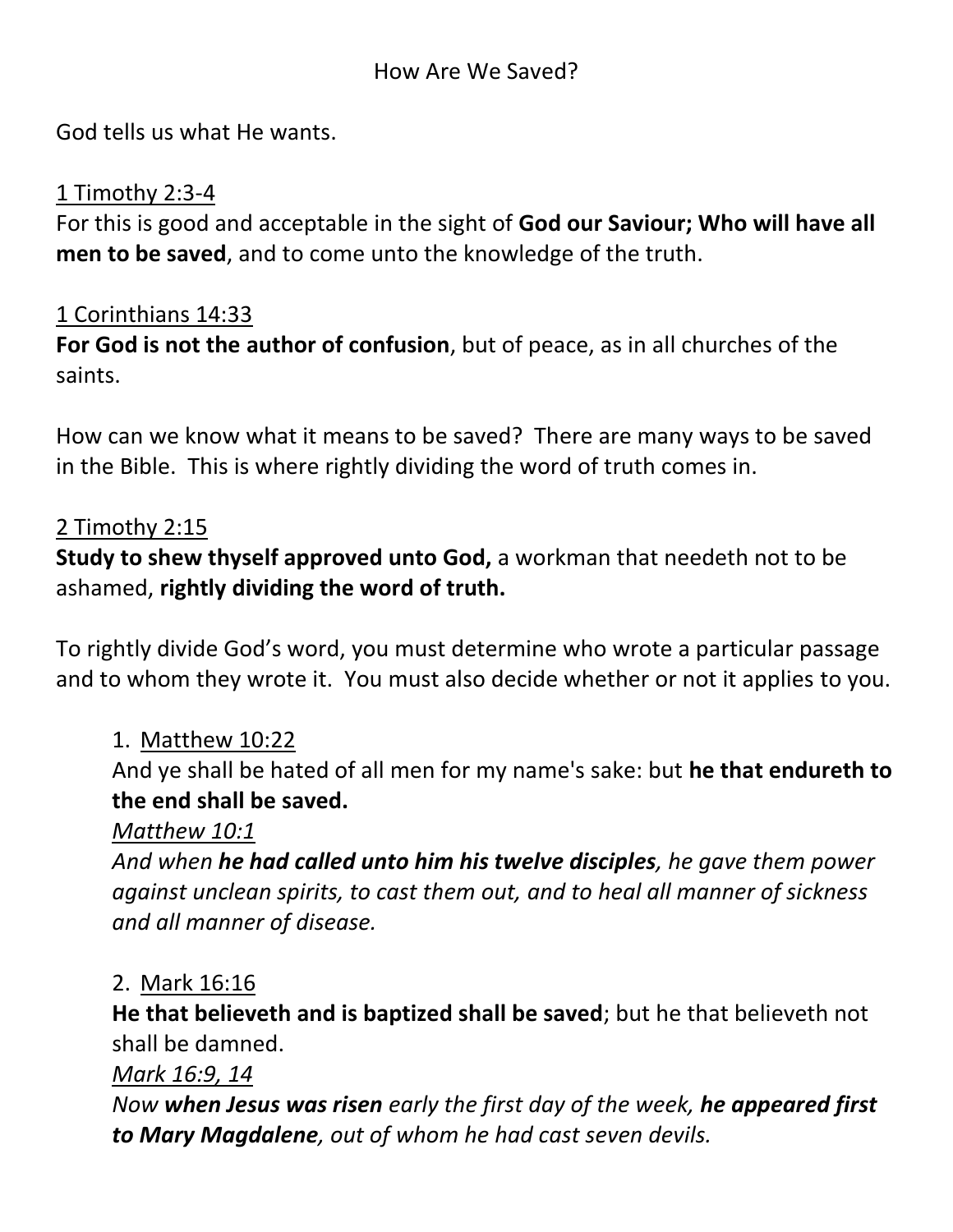*<sup>14</sup>Afterward he appeared unto the eleven as they sat at meat, and upbraided them with their unbelief and hardness of heart, because they believed not them which had seen him after he was risen.*

Why doesn't baptism apply to us? We have already been forgiven of every sin.

### Acts 2:37-38

37Now when they heard this, they were pricked in their heart, and said unto *Peter and to the rest of the apostles, Men and brethren, what shall we do?* <sup>38</sup>Then Peter said unto them, **Repent, and be baptized every one of you in the name of Jesus Christ for the remission of sins, and ye shall receive the gift of the Holy Ghost.**

Jesus Christ called this being "born again," born of water and of the Spirit.

### 3. John 3:3,5

**3 Jesus answered and said unto him**, Verily, verily, I say unto thee, **Except a man be born again, he cannot see the kingdom of God.**

5 Jesus answered, Verily, verily, I say unto thee, **Except a man be born of water and of the Spirit,** he cannot enter into the kingdom of God. *John 3:1-2*

*1 There was a man of the Pharisees, named Nicodemus, a ruler of the Jews: 2 The same came to Jesus by night, and said unto him, Rabbi, we know that thou art a teacher come from God: for no man can do these miracles that thou doest, except God be with him.*

# 4. Acts 15:1,5

*1 And certain men which came down from Judaea taught the brethren,* **and said, Except ye be circumcised after the manner of Moses, ye cannot be saved.**

5 But there rose **up certain of the sect of the Pharisees which believed, saying, That it was needful to circumcise them, and to command them to keep the law of Moses.**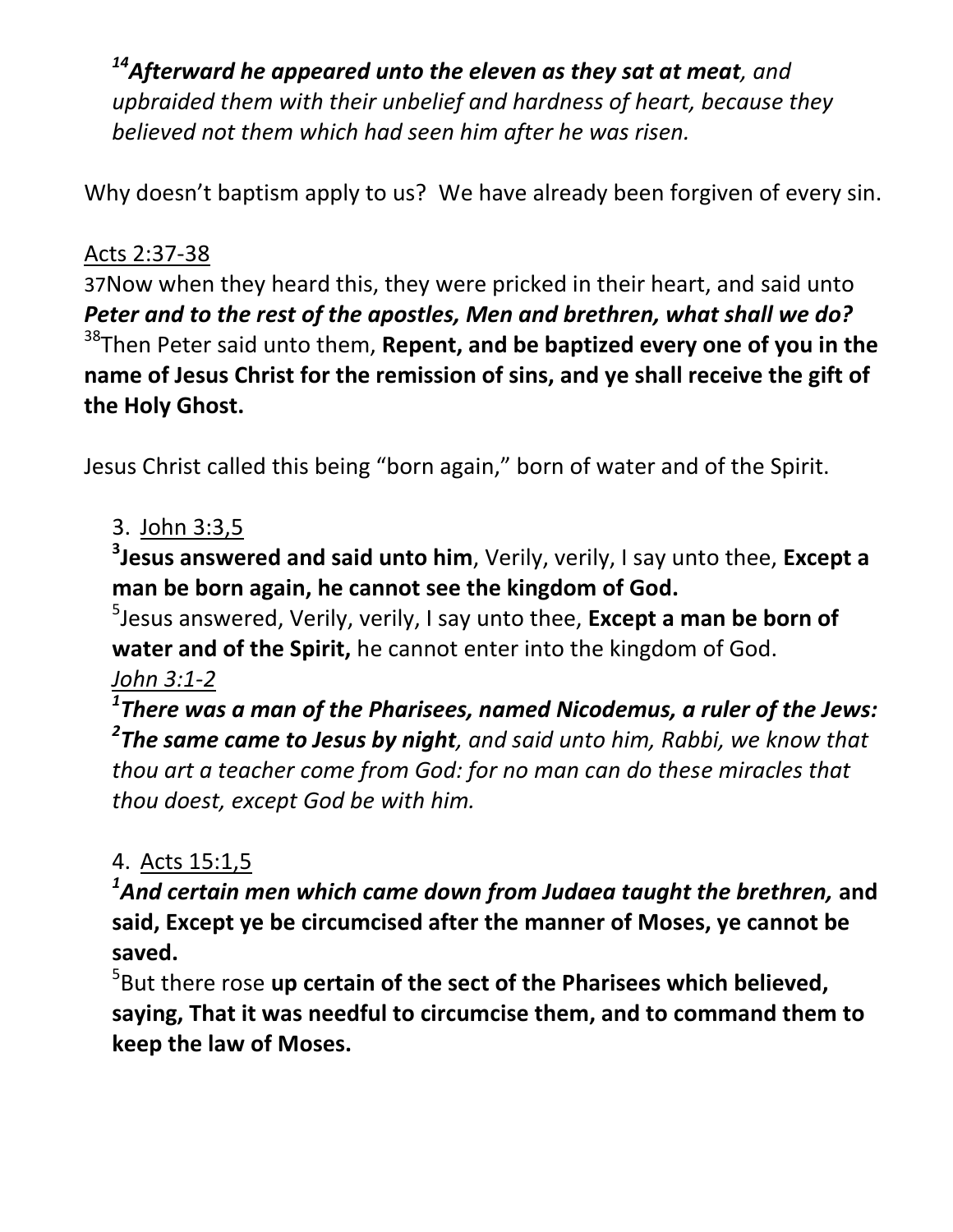Genesis 17:14

*And the uncircumcised man child whose flesh of his foreskin is not circumcised, that soul shall be cut off from his people; he hath broken my covenant.*

# 5. Acts 16:27-31

 $\overline{^{27}}$ And the keeper of the prison awaking out of his sleep, and seeing the **prison doors open, he drew out his sword, and would have killed himself, supposing that the prisoners had been fled.**

<sup>28</sup>But **Paul cried with a loud voice**, saying, Do thyself no harm: for we are all here.

<sup>29</sup>Then he called for a light, and sprang in, and came trembling, and fell down before Paul and Silas,

<sup>30</sup>And brought them out, and said, **Sirs, what must I do to be saved?** <sup>31</sup> And they said, **Believe on the Lord Jesus Christ, and thou shalt be saved, and thy house.**

6. Romans 10:9

That **if thou shalt confess with thy mouth the Lord Jesus, and shalt believe in thine heart that God hath raised him from the dead, thou shalt be saved.** Romans 1, 6-7

1Paul, a servant of Jesus Christ, called to be an apostle, separated unto the gospel of God,

6Among whom are ye also the called of Jesus Christ:

7To all that be in Rome, beloved of God, called to be saints: Grace to you and peace from God our Father, and the Lord Jesus Christ.

# 7. Ephesians 2:8

# **For by grace are ye saved through faith; and that not of yourselves: it is the gift of God:**

Ephesians 1:1

**Paul,** an apostle of Jesus Christ by the will of God, **to the saints which are at Ephesus**, and to the faithful in Christ Jesus:

Because God is not the author of confusion, He does tell us exactly what it means to be saved for those of us living today.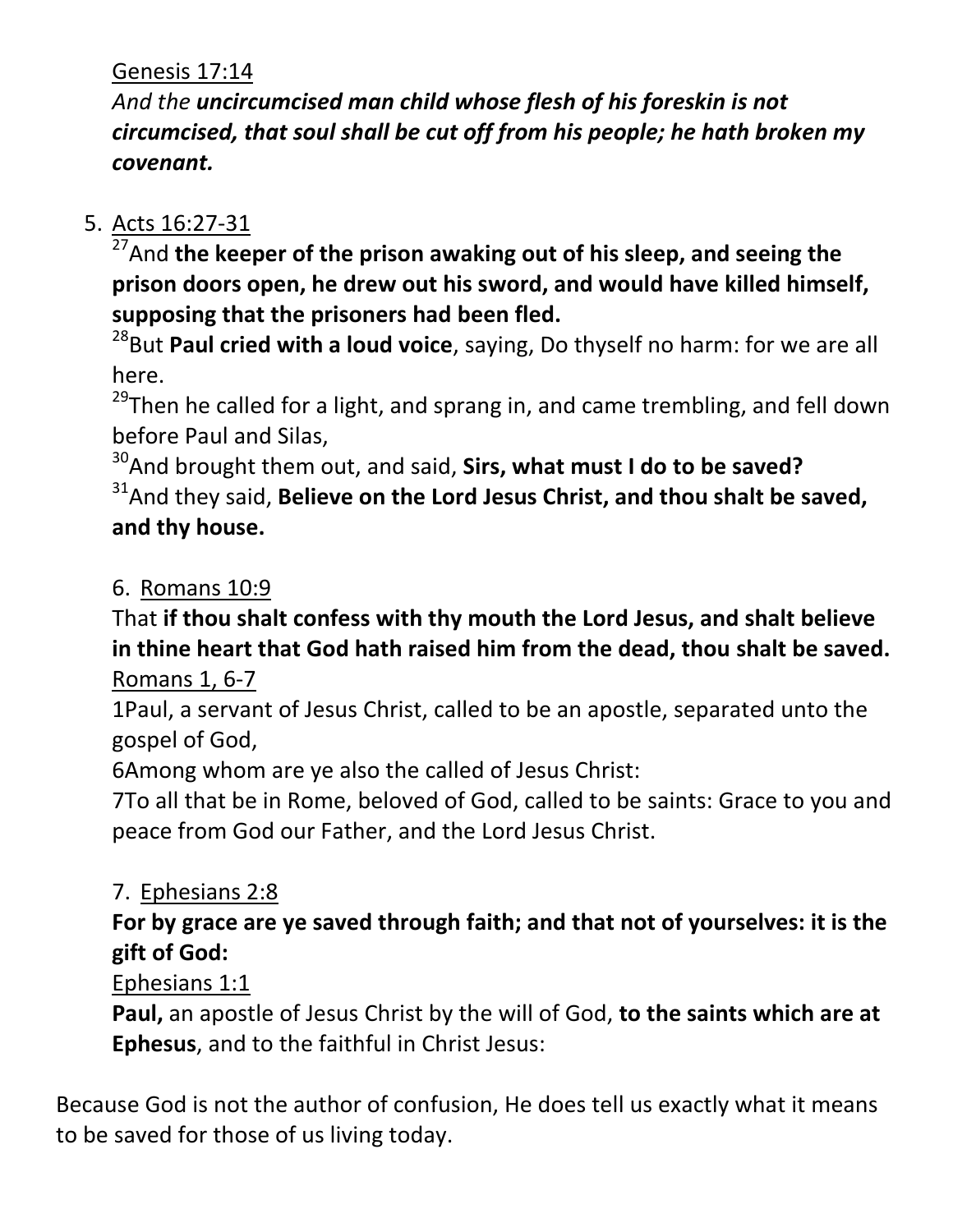1 Corinthians 15:1-4

1Moreover, brethren, **I declare unto you the gospel** which I preached unto you, which also ye have received, and wherein ye stand;

**2By which also ye are saved**, if ye keep in memory what I preached unto you, unless ye have believed in vain.

3For I delivered unto you first of all that which I also received, how that **Christ died for our sins according to the scriptures;**

# **4And that he was buried, and that he rose again the third day according to the scriptures:**

The really good news is that once you are saved, you are sealed until the day of redemption, the Rapture. "Sealed" means you can never lose that salvation.

### 2 Corinthians 1:22

Who hath also **sealed us**, and given the earnest of the Spirit in our hearts.

### Ephesians 4:30

And grieve not the holy Spirit of God, whereby **ye are sealed** unto the day of redemption.

The Holy Ghost actually lives in the believer's heart, 24/7. He never moves out!

# 1 Corinthians 3:16

Know ye not that ye are the temple of God, and that **the Spirit of God dwelleth in you?**

# 2 Corinthians 6:16

And what agreement hath the temple of God with idols? for **ye are the temple of the living God; as God hath said, I will dwell in them, and walk in them; and I will be their God, and they shall be my people.**

### 2 Timothy 1:14

That good thing which was committed unto thee keep by **the Holy Ghost which dwelleth in us.**